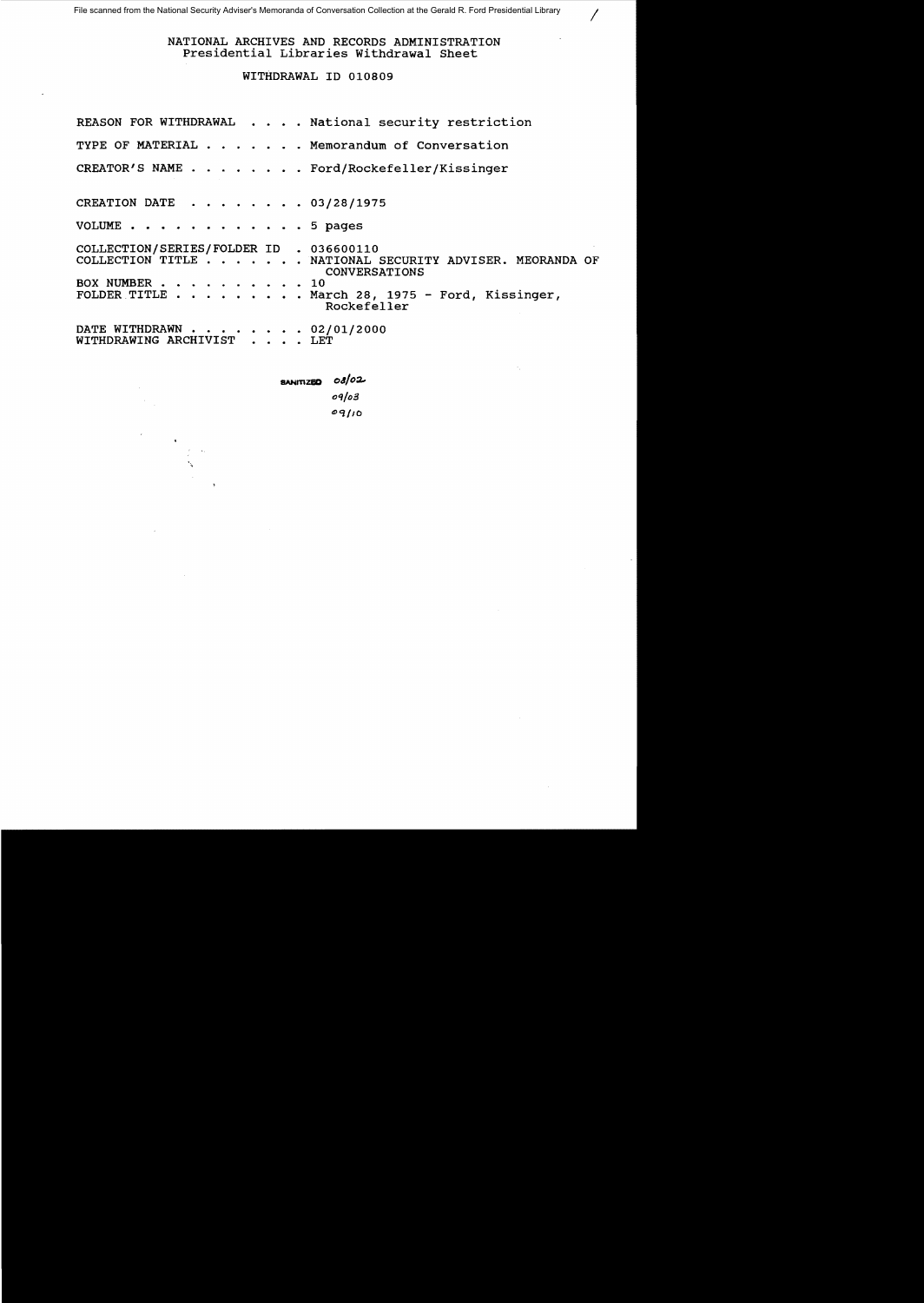Scourage of Re

**MEMORANDUM** 

**DECLASSIFIED w/ portions exempte** 

THE WHITE HOUSE WASHINGTON

E.O. 12958 (as amended) SEC 3.3  $MR# 10 - 119 + 117$ CIAREL SISIO: state et 9/3/10 NARA Dato 10/12/10 **Bu** die

**EGRET/NODIS/XGDS** 

#### MEMORANDUM OF CONVERSATION

PARTICIPANTS:

The President

The Vice President Dr. Henry A. Kissinger, Secretary of State and Assistant to the President for National Security Affairs Lt. General Brent Scowcroft, Deputy Assistant to the President for National Security Affairs

DATE AND TIME:

Friday, March 28, 1975  $9:25 - 10:10$  a.m.

PLACE:

The Oval Office The White House

**SUBJECTS:** 

Middle East; Spain; CIA; Foreign Policy Speech

The Vice President: They really appreciated your sending me [to Faisal's funeral as an expression of deepening the relationship between us. From protocol on up, they said what you have done we will never forget. The Europeans weren't going to send anyone. There is no question it is important from Sadat's standpoint. He was upset only because he hadn't heard from you or Henry. He wants to go all out, get the agreement done, and have Henry come over to finalize.

Kissinger: But as I told Max Fisher, we don't move this time without a signed Israeli guarantee.

The Vice President: He wants to get the Soviet Union out. The Soviet Union is putting pressure on Egypt. They won't give an interest moratorium; they won't repair their engines or send more equipment. They think things will be so bad in three months that they can throw him out and put a stooge in. I asked why he is not working with the Saudis. He said they had a billion dollar credit, but it wouldn't show for years. The next three months are critical.

Fahd was totally supportive.

CLASSIFIED BY Henry A. Kissinger EXEMPT FROM GENZE AL DECLASSIFICATION SCHEDULE OF THEODITYE SEEPER 11652 EXEMPTION CATEGORY 5(b) (1.3) AUTOMATICALLY 23 88 780 ON Imp. to det.

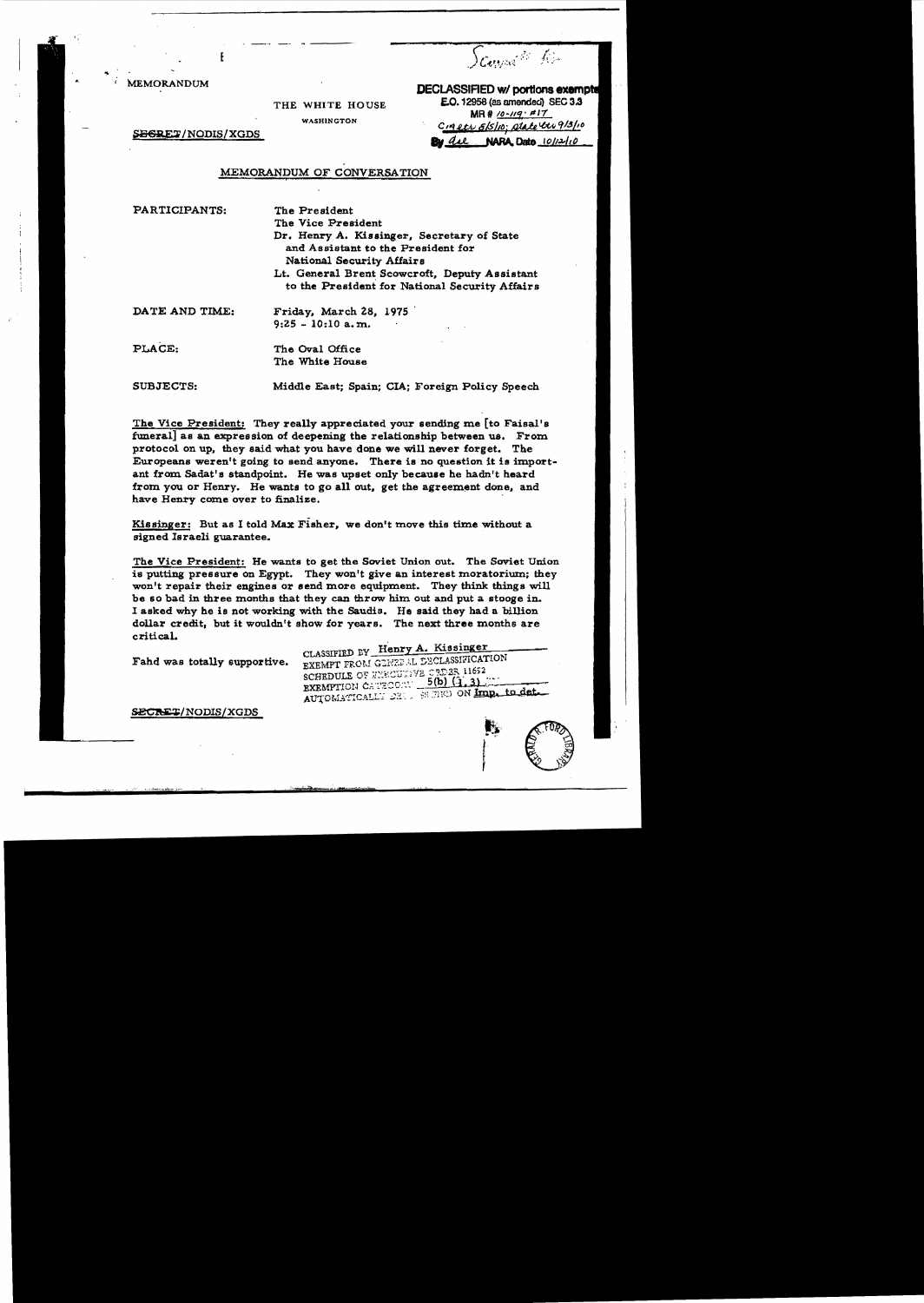#### SEGRET/NODIS/XGDS 2

Kissinger: But Faisal would be supportive no matter what we did. Fahd is a more modern type.

The Vice President: Fahd said that for the first time all the states around larael are ready to recogmze Israel. But if nothing happens in a year. the radical Arabs backed by the Soviets will come back, the moderates will get anns from Europe. and it will be 130 million Arabs against three million Jews. We can wait a year, but not more.

Kissinger: They don't need a total settlement in three months -- just what 1 offered.

The Vice President: The Saudis want Army engineers to take over all construction projects in the country.

The President: Really?

Kissinger: They are Bedouins with a tremendous sense of trust and byalty.

The Vice President: Fahd came to call on me.

Kissinger: The gesture of sending the Vice President at this emotional time was tremendous. .

The President: The fact it was Rockefeller was helpful also.

The Vice President: The fact that I went as your representative. Henry's friend and David's brother was impressive.

The Saudis don't want Geneva.

The President: It is amazing -- everybody wanted it until we said we were ready!

Kissinger: Dobrynin is back and he wants preliminary talks about Geneva. We should keep Geneva dangling. We could set it for three months from now -- the Syrians will probably refuse. We need to put pressure on Israel. We can put forward an American plan. There will be no more shuttle diplomacy.

The President: I think my interview played well.

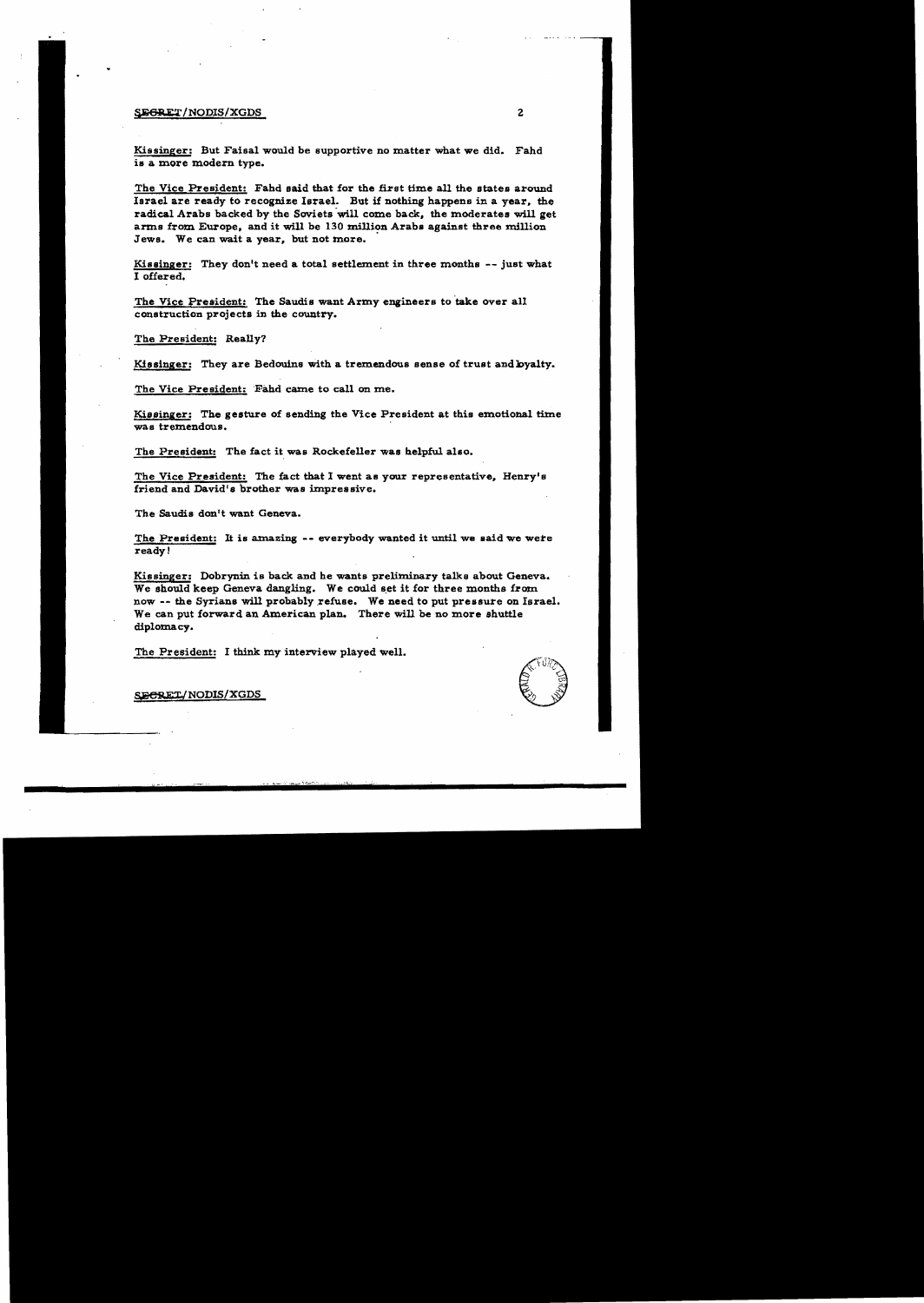#### SECRET/NODIS/XGDS

..

Kissinger: You really shook Max. He said he had never seen you this way. I had Brent call him to tell Dinitz of the President's mood. It was the President's most powerful performance.

The Vice President: I explained to the Saudis and Sadat what a strong powerful person you were when you thought you were right. I said there was no chance of a wedge between the three af us.

The President: We got a first class result from your going. I will make a decision on the tax bill. I think we should announce my foreign poliey speech [for April 10]. We can work on it in Palm Springs.

-- The Vice President: I met with the acting Foreign Minister of Spain. He is worried that the Communists are infiltrating all over the world. They are worried about their own transition.

The President: Is the  $\vert$ 40 Committee doing nothing on Spain?

Kissinger: In' your speech, you should say the CIA arrangements with Congress must be changed. So long as you must report to 60 Congressmen. we can do nothing. We don't need money right now -- we need planning. I agree with Nelson -- the Communists are on the march.

The Vice President: In Latin America-also.

Kissinger: I don't know how much you want to take on in your speech, but Chile is another case. Six Congressmen asked me not to visit there.

The President: To hell with that.

The Vice President: The whole MAP program, aid to police -- all these programs we used to have. These countries can't control their situation without dictatorship.

Kissinger: And now military dictatorships are radical because the rightist dictatorships are throttled by the U. S.

The President: I think we should do whatever we need to in Spain.

Kissinger: contacting Dingell?

*7T·* '""t~· *x.\_•.* ~'.'*\_\_ .c* 

SECREP/NODIS/XGDS

3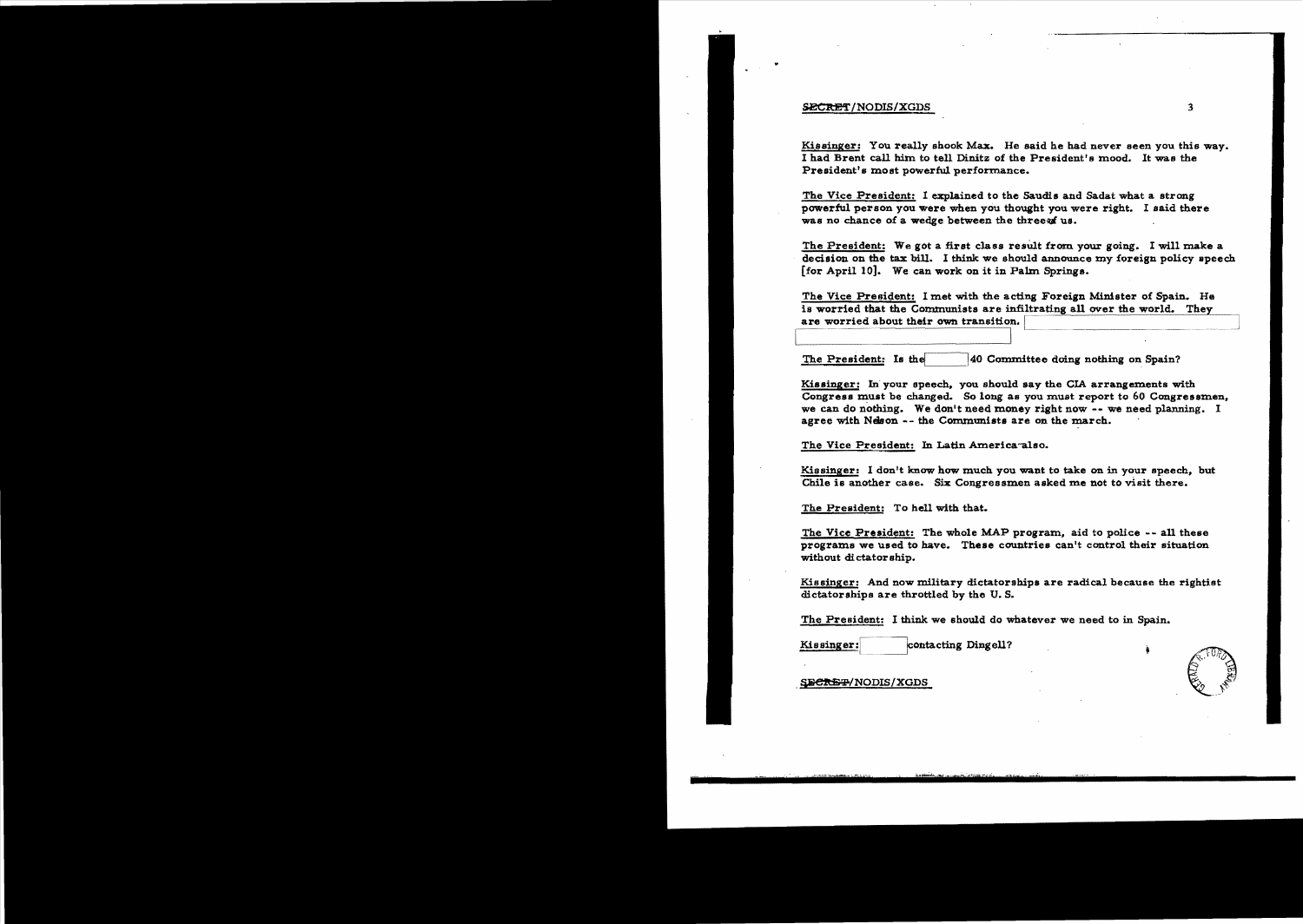#### SEGRET/NODIS/XGDS 4

First, we need someone to run CIA. With a tough Director, we can start moving.

I think your speech should wake up the country. We have to decide how to position ourselves in the speech on Vietnam. [He discussed Ban Me Thuot, the  $C-130$ 's and the ARVN's strategic withdrawal. The point to remember is that ARVN didn't collapse because of an attack but because of Thieu's fears about us. We need to see if it is salvageable. but the . American people have to know who did it.

The President: My inclination would be to use specifics.

Kissinger: I agree. If resulfed from American action. In the first battle. the South fought very well. But then he tried to consolidate his forces and they panicked.

The President: We can make the point these are a million refugees fleeing the North.

Kissinger: The force ratios are so bad I don't think Vietnam can make it. Cambodia certainly could have lasted had we not deserted them. It is a moral collapse of the United States. Reston is mad at me for saying it.

The Vice President: This is a time we separate the men from the boys.

The President: The speech must be very strong and specific.

Kissinger: The essential structure of our foreign policy is sound and we can build on it. These setbacks have been inflicted by Americans and must stop. We can recover in Turkey. Cyprus. etc.

The Vice President: How about the Asian Islands?



Kissinger: Thailand is gone, Malaysia, Indonesia is shaky.

The Vice President: The last time we talked, we talked about materials policy.

Kissinger: Are you getting that fixed?

Scowcroft: Yes. The paper I saw was limited to energy financing. I think we need that close knit to the whole materials financing. If there could be an mnbrella. with the Domestic Council pulling together energy. materials, economic policy, and so on, it would help you pull it all together.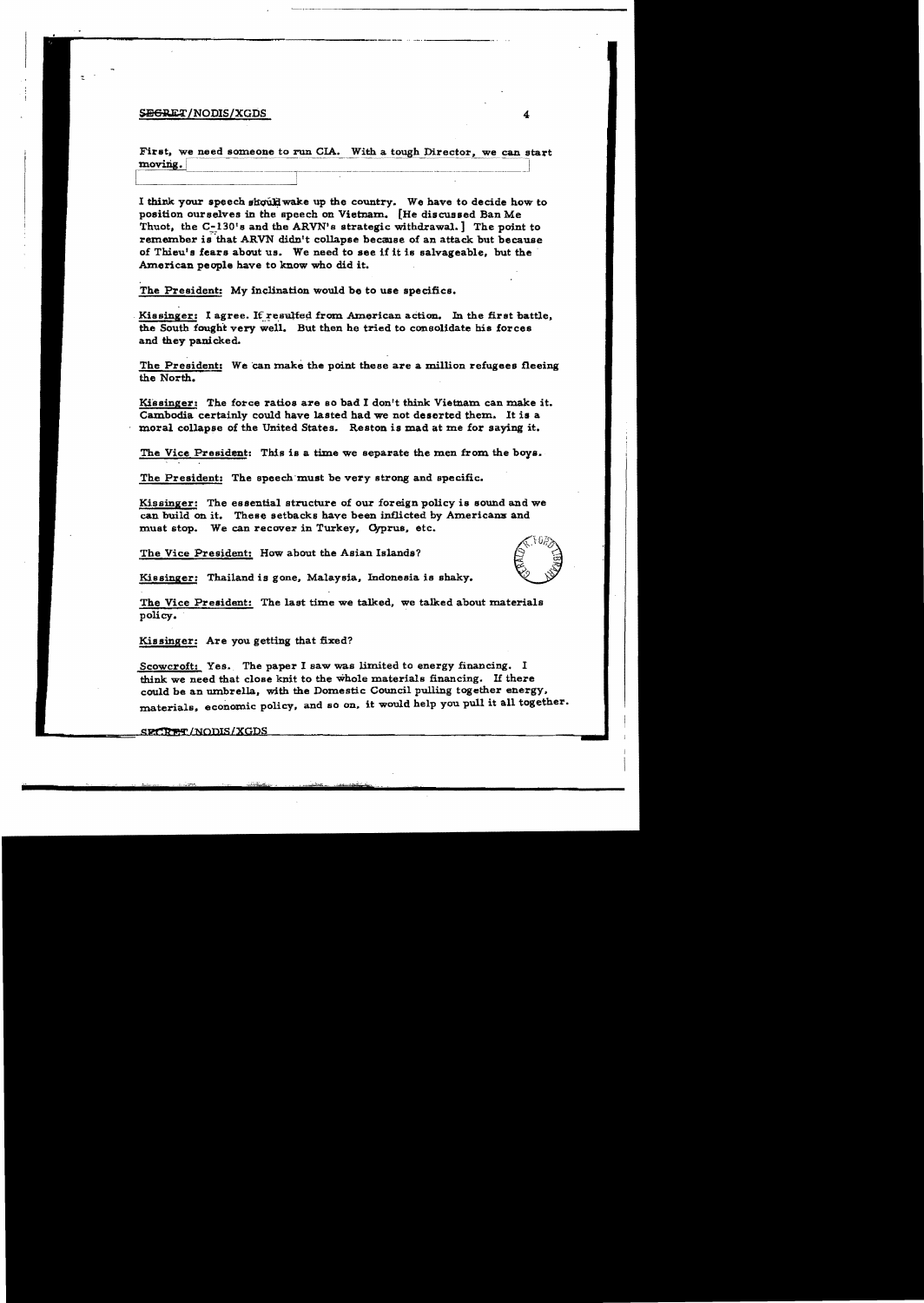#### **SECRET/NODIS/XGDS**

· "

> The President: There has been fragmentation. The Domestic Council was weak when I came in and I worked to move energy and the economy quickly. Now we need to pull them together.

> Kissinger: I gather Sadat is with us but he needs something within three months to prove he got something from us while the Soviet Union is screwing down his industry. The Saudis are with us.

> The Vice President shouldn't say anything at the NSC. We shouldn't hint that there is any life in the step-by-step. I will put it on the basis that Sadat will have to move away. I will mention the Geneva options -and they are real  $-$ - but none of what we spoke of here. The major thing for the NSC is to toughen the line toward Israel, not to punish them but to show them they can't control us.

On Vietnam, let's just have a briefing, between the WSAGs. If you just indicate it was our fault. If we have to liquidate, it has to be clear it was forced by the Congress.

The Vice President: The moral commitment came from the Peace Treaty which the U. S. has forgotten. The speech has to recall that.

Kissinger: We got our troops out, and now we are pulling the plug.

The President: I can use it as a kick-off for the speech. Call for Agency ideas. Make it a tough speech at the Congress and the American people.

 $70\%$ *c,* 0"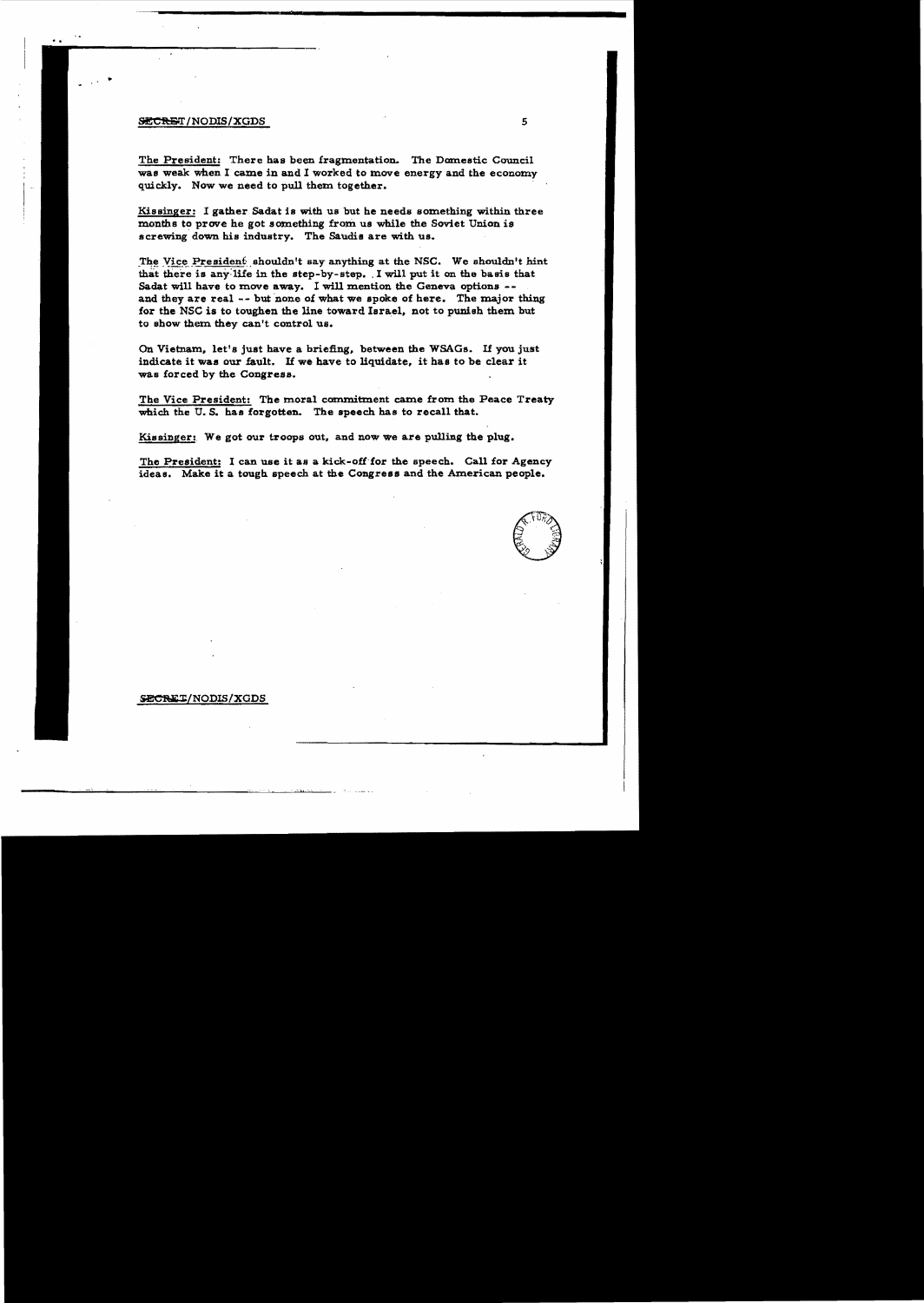# NATIONAL ARCHIVES AND RECORDS ADMINISTRATION Presidential Libraries withdrawal Sheet

## WITHDRAWAL ID 010810

| REASON FOR WITHDRAWAL National security restriction                                                                                                                                                   |
|-------------------------------------------------------------------------------------------------------------------------------------------------------------------------------------------------------|
| TYPE OF MATERIAL Memorandum of Conversation                                                                                                                                                           |
| CREATOR'S NAME Ford/Rockefeller/Kissinger/Scowcroft                                                                                                                                                   |
| DESCRIPTION handwritten version of memcon #010809                                                                                                                                                     |
| CREATION DATE 03/28/1975                                                                                                                                                                              |
| VOLUME 6 pages                                                                                                                                                                                        |
| COLLECTION/SERIES/FOLDER ID . 036600110<br>COLLECTION TITLE NATIONAL SECURITY ADVISER. MEORANDA OF<br>CONVERSATIONS<br>BOX NUMBER 10<br>FOLDER TITLE March 28, 1975 - Ford, Kissinger,<br>Rockefeller |
| DATE WITHDRAWN 02/01/2000<br>WITHDRAWING ARCHIVIST LET                                                                                                                                                |

GANI~ *01/0£1* 

 $\tilde{\mathcal{A}}$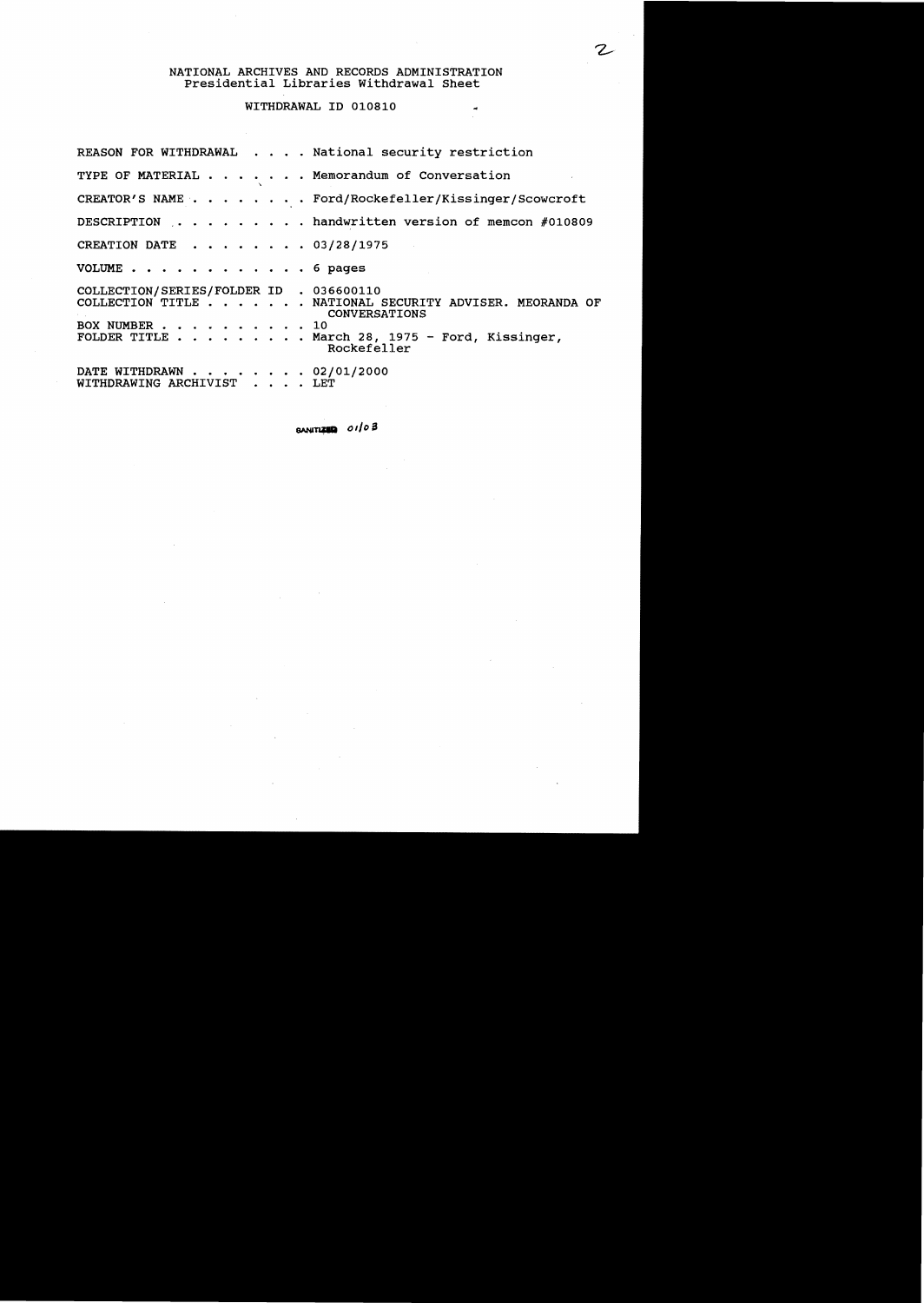Call Shaller- $P/V$  P/  $K$ 28 Mar 25 VP They cently gypressations para sexisting me do expression of dregoing a intervaling Finance postorol up, quy suit what junctime drul me will use faget Euros where yough send un are he pertine it impatant for South standpart. He opset only because he hacket hundpour you a K. He wonts to go all with, after get at a promont doing & K converse prodize probast till Ender, we don't move w/s signal i querantes He surante G get c SU out - 5 pm thing pressure of E.  $\nu_{\mathcal{P}_n}$ They want give interest crayptering formed regain ungante e search exp. [ way think thing will be so bad in 3 was that they construct this cent + put a storge in. I asked usby to not working w/ Samedia - He mail thoughout of list crutit hat wondert short for you - to want 5 mosts cratical Fald was Totally supported. But Fasid would be suggestive no matter what we chil-Fatthis more moduntype Faha soad for it true all state around I an ready to reage But if writing bappers in a gr, cachel arallo be told by low will tent anne back, cancelerte will get une form Essay + it will be 130 and Anota agreed 3 mil Juno We can wont a zu, not The ant weed total settlement in 3 mon just what Ipfure Sanhi west any engineer to take are all south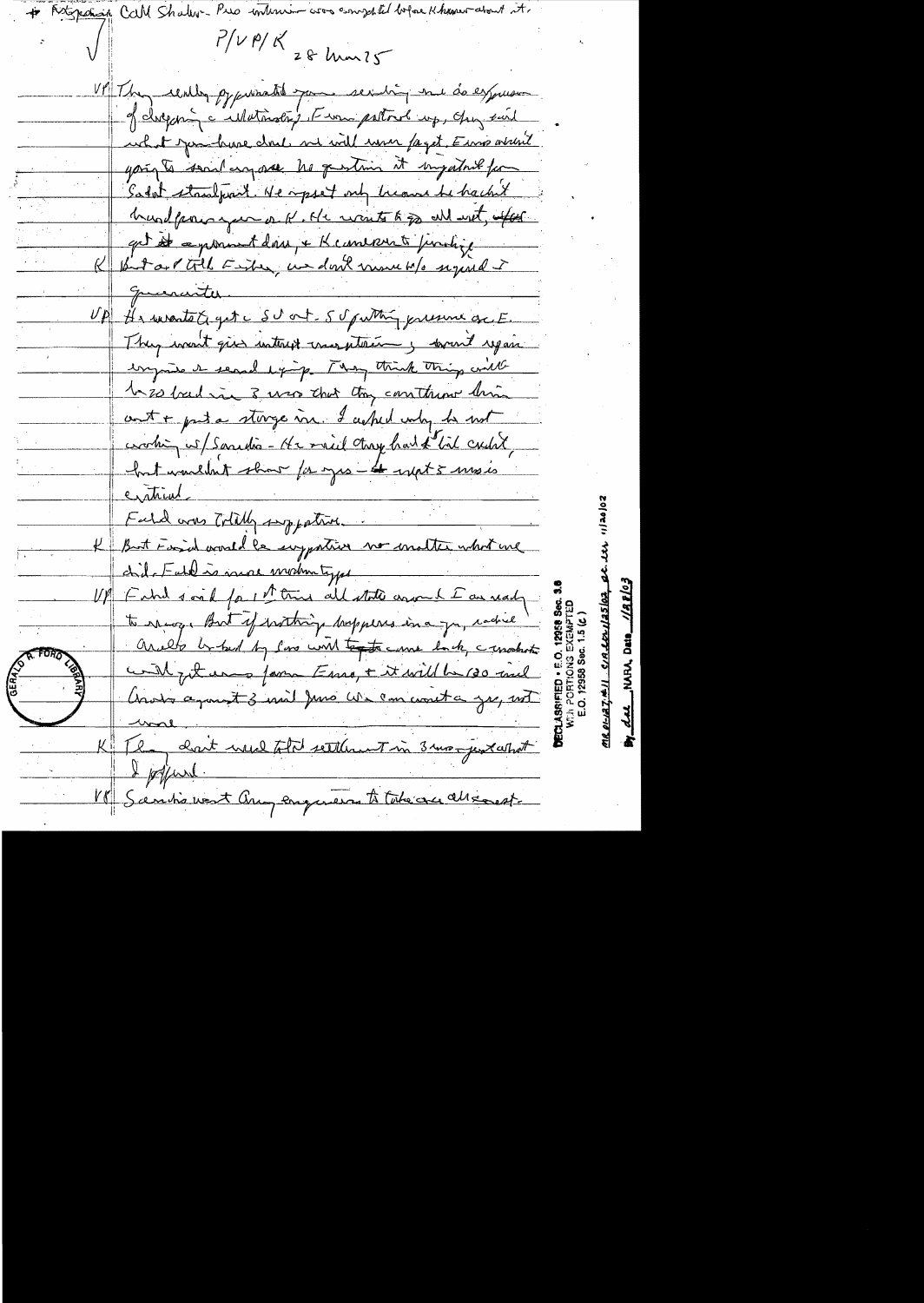proporte in can  $P$  Really? treme las mes of trast K They are Kidows a <u>+ lajolty.</u> UP Fakel amount collores K The gestive of preach pat this essential tries was trinindom. The fact it was Romfiller are helpfulated. Fact & western exponsion to K fished a Daniel bottom was impressed Sandio claritions to and anaging - order and it with us an ware ready K Dety back, wonto pation tolds. Us should keep Convocationspling. We could put it 3 mg out - Equan will gust refuse. We will to put pressure on We can get from la US plan shutthe displanary-I think my intrains proyer will. If you really shook broug, He said he had never sur you this way. I had breat call him & tell time Dirich of P unow. It was I most parmy is proferan V/ 2 september to Scentist Sadat contrata paringal phononicypa une you were empty & t rochare gauciere  $25\sqrt{2}-39$ PUDe pota et class usuit jun your go 18 I will make decision on tax bill, Strick a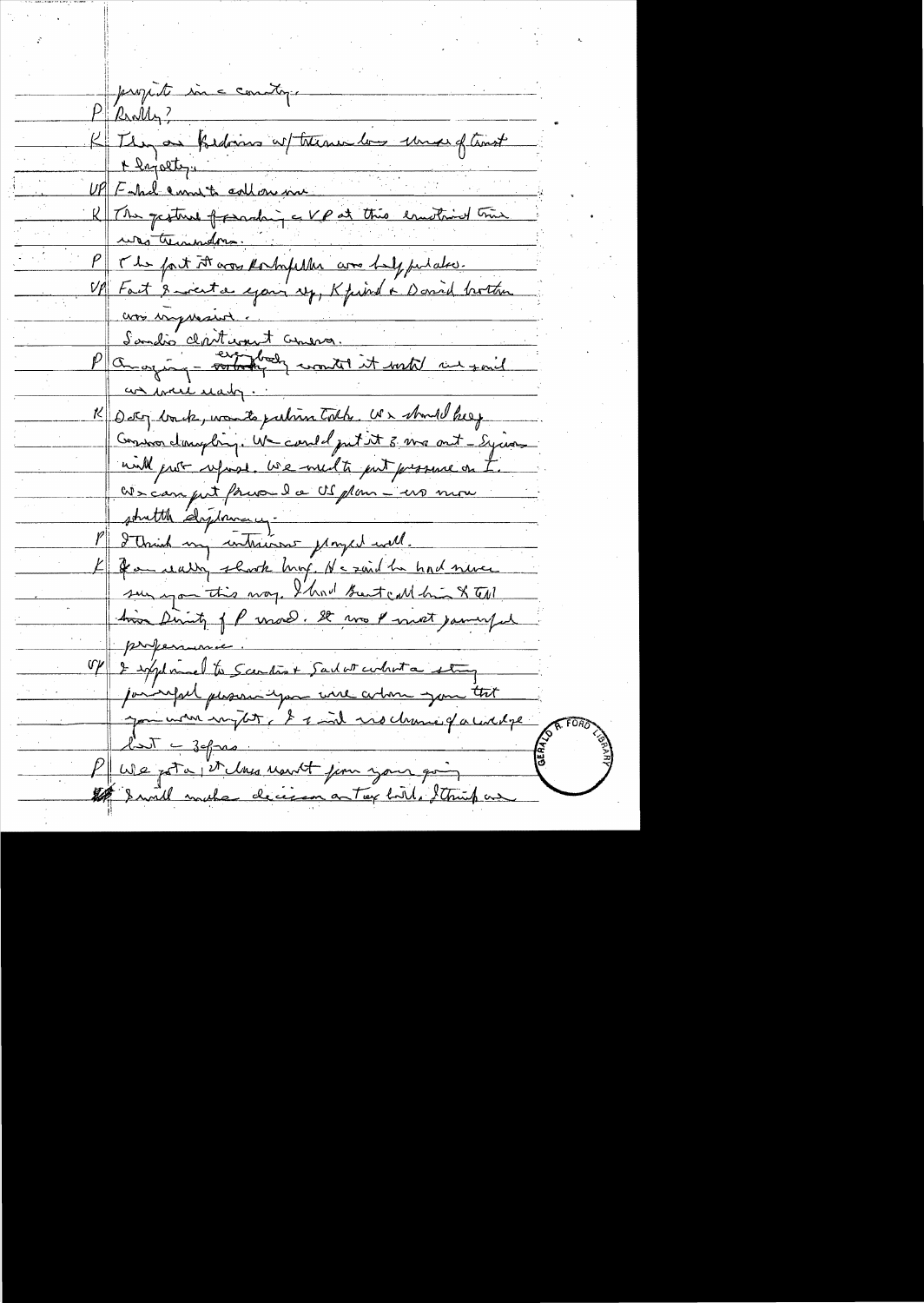Rou anument - myor à Palhur. thuld mount my spliche at in Patro Spring UP 2 mil u/acting F11 p Spoin. He wasn't Consta wrfithating alliver world. They crowned short their am Transtra 40 cmt daing smoth pa  $P$   $R$ Kampon speech, aprendmed say a CIA answered unt be Changed, So long as you want synt th 60 myses on we can do writing, We don't will planning with now we we will planning. la pase el Whom charteau une numeri  $V/LH, also$ If I don't have have much you want to take on in your sport, but Chite is counter care - 6 Congression when we not & not PITS hall w/ that UP The whole MAP pro, and & pain, all the proyer us most of hours. These comptains cont control tree int w/ o chitatoship. K One was with distribution in radical lamose eightest distritoships are throtherd by a US. String we should do whatever we wilt in Spin contacting sings  $\frac{1}{\sqrt{2}}$ 1st as mali spiranite un CIA Ktop Jetich your oppert what work you county.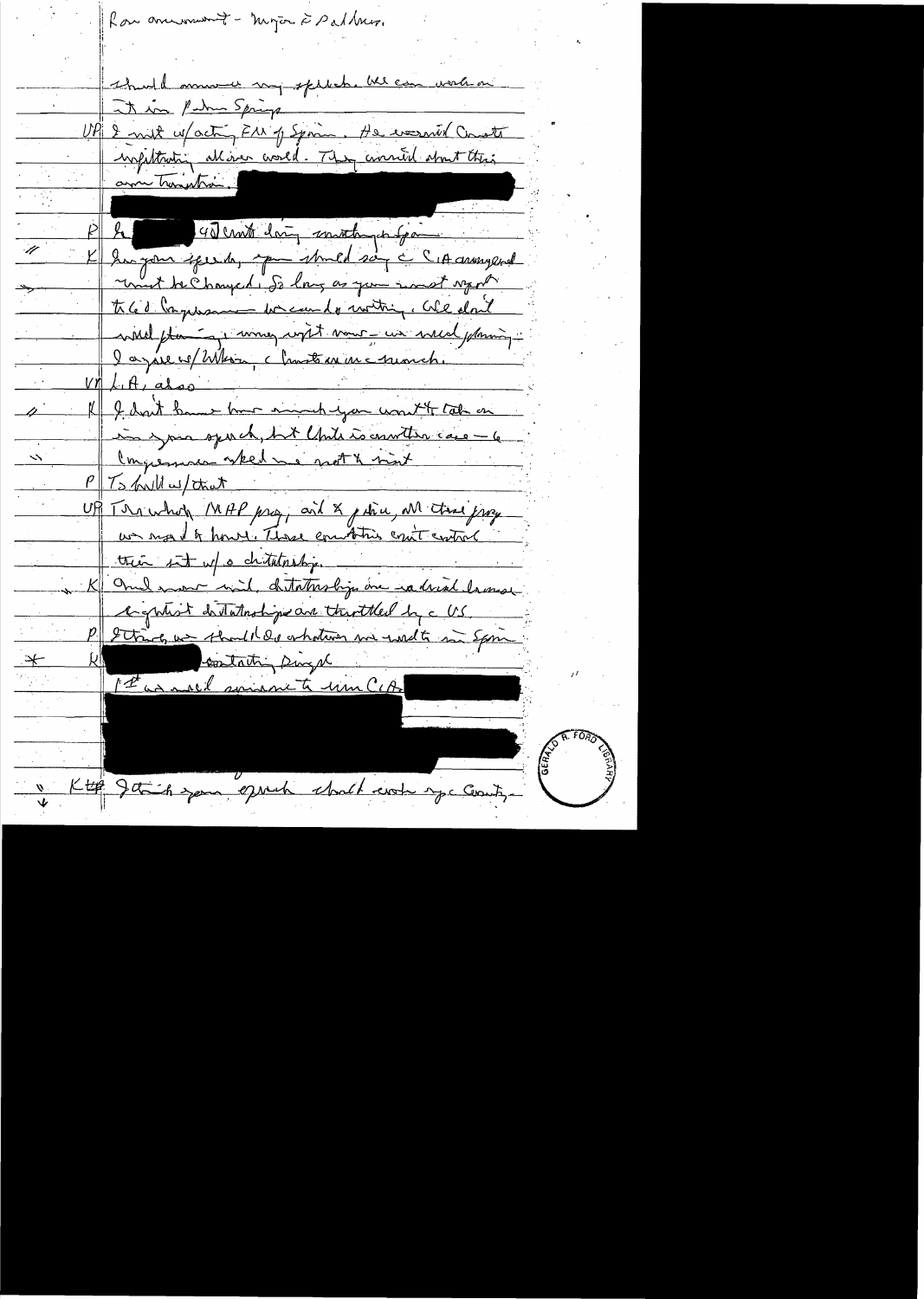in the property of the contract of the same We hand to leach home of pastion and has one VII. Got has Channaud Bon me Thurst, C-1500 + strategie cus/dronnel). The point to venue her in that ARPM detail colleges la course of altack but he comes of him flows about my, we need to see if It to saharyolle but Oren projete have to know coho de 1 m Jaguar usualted from come action, him (forthly, Second foraget we well, But the he tied to resolute his faces + they paraiched, what We are walker just there and could afayou floing christs K Force cutivo on so tol felicit think UK can mote to Construtive certainly small have lasted had me not depended theme It is a grocal colleges 4 c US. Regton model me Off his a time us upwerter men pour boyer P Speech count is my stray & excusio  $\frac{1}{2}$ K The essential structure of EPis surely and comband on it (Selton to) have loven to fhink by Convenience + trust stops lete con MEDela in Turky byjevs, etc Of Hour about Green, example K Thailand à pare, hudingare, hulawais i that Vr hastin un tout une tasked about materiale chi, K arange petting that fixe?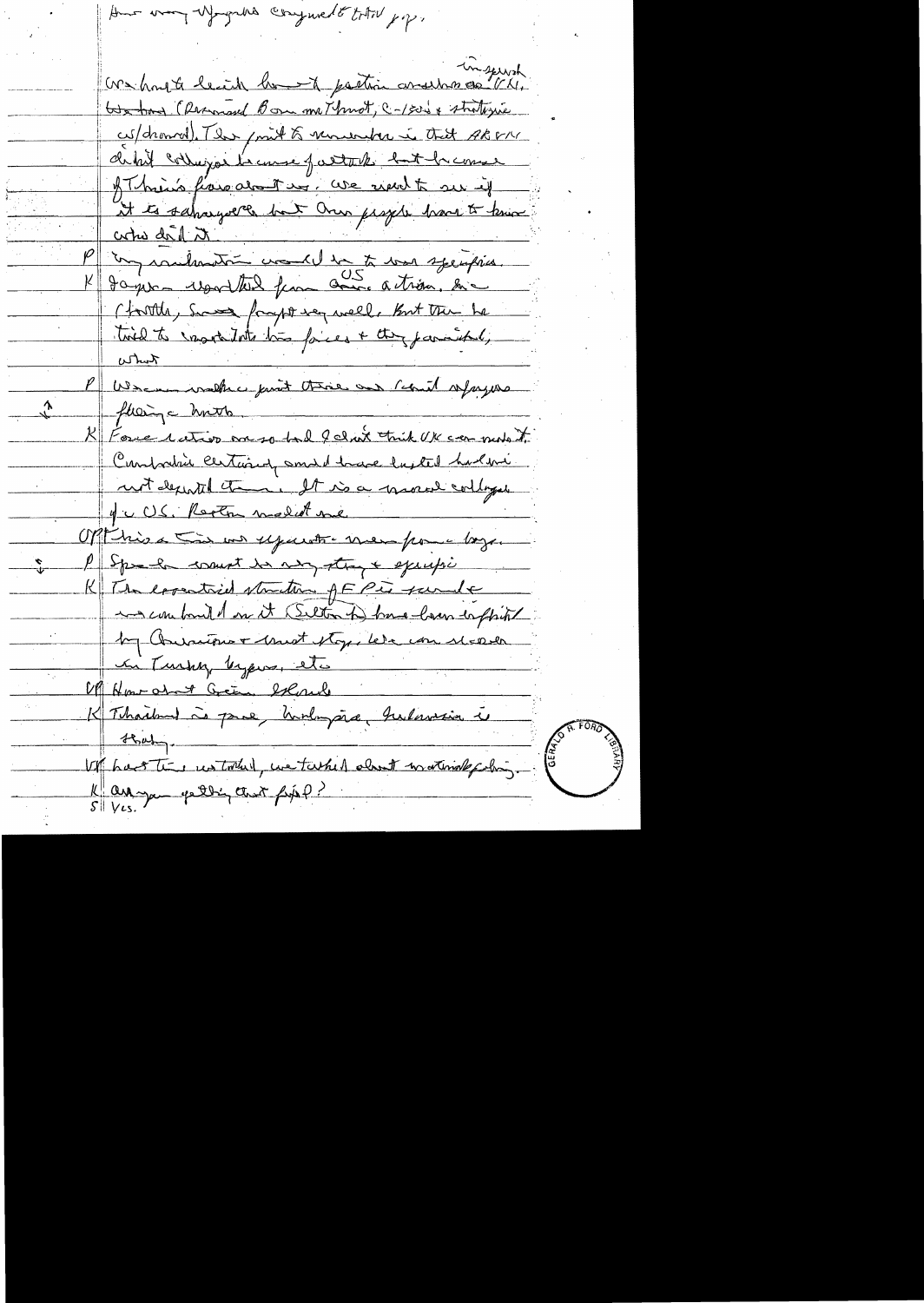The poper have me huit to enough from it Juncting of the could be an instituted, up C Danski comit publig tystte every indtent,<br>earte, it comit tely for publick all together P Tomers husban pages intention Donn Commit un anot when & cause in + 8 ave ld la move breast demen paintly, how we went pull them topether I gother Salat in w/ was fut be wish wanthing Wir 3 mg to prove to got samething for us What SU Arisining down big which Sundi an refuse. UP streethet son compting at NSG. We strucket had any life in the by type. I will put on fair Sadat will bust move among, drived montain Cureos options - and they are real - but wear of what we spoke of twee. The maps thing fulls a so to tougher bin tomand I with to proach but to show the tong count unted we On My let just hear a halfing, the WSK If you past melicate it are possible of me have to be producte it langt be as forced by c Cn VP The was endant ensure from a Please traction which US has forgotten. Speech has to the call that We get and tragerout, + mous un aux publique Jem use it as least off for your Coll fangere